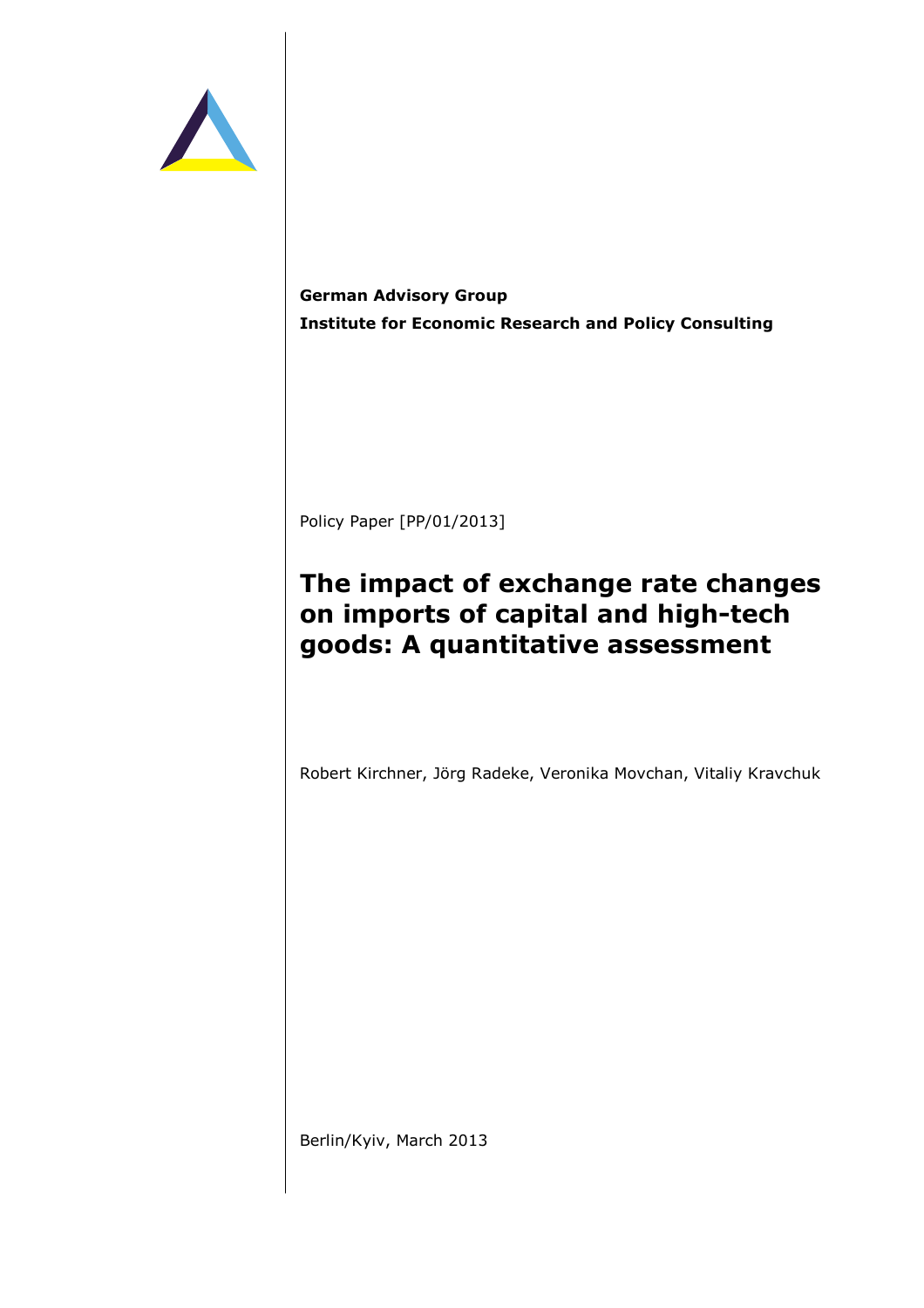## **About the Institute for Economic Research and Policy Consulting**

Institute for Economic Research and Policy Consulting (IER) is the leading Ukrainian analytical think tank focusing on economic research and policy advice. The IER was founded in October 1999 by top-ranking Ukrainian politicians and the German Advisory Group on Economic Reforms.

The mission of IER is to present an alternative point of view on key problems of social and economic development of Ukraine. In frame of the mission IER aims at providing top quality expertise in the field of economy and economic policy-making; acting as real leader of public opinion through organisation of open public dialog; contributing to the development of economic and political sciences as well as promoting development of Ukrainian research community.

#### **Institute for Economic Research and Policy Consulting**

Reytarska 8/5-A, 01030 Kyiv, Ukraine Tel: +38 044 / 278 63 42 Fax: +38 044 / 278 63 36 institute@ier.kiev.ua www.ier.com.ua

## **About the German Advisory Group**

The German Advisory Group on Economic Reforms, which is active in Ukraine since 1994, advises the Ukrainian Government and other state authorities such as the National Bank of Ukraine on a wide range of economic policy issues and on financial sector development. Our analytical work is presented and discussed during regular meetings with high-level decision makers. The group is financed by the German Federal Ministry of Economics and Technology under the TRANSFORM programme and its successor.

#### **German Advisory Group**

c/o BE Berlin Economics GmbH Schillerstr. 59 D-10627 Berlin Tel: +49 30 / 20 61 34 64 0 Fax: +49 30 / 20 61 34 64 9 info@beratergruppe-ukraine.de www.beratergruppe-ukraine.de

© 2013 German Advisory Group

© 2013 Institute for Economic Research and Policy Consulting

All rights reserved.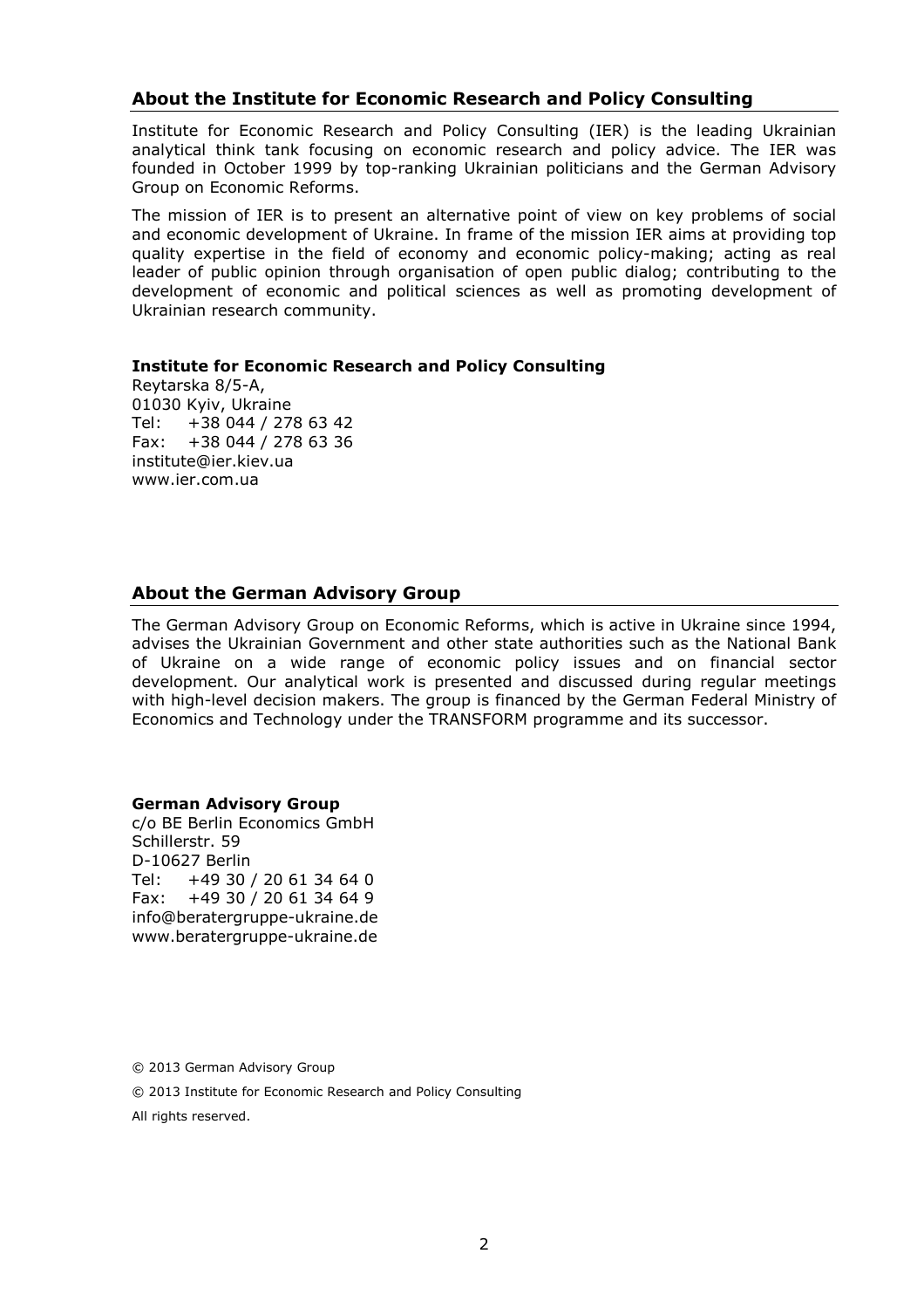# **The impact of exchange rate changes on imports of capital and high-tech goods: A quantitative assessment**

#### **Executive Summary**

There are good economic reasons why the current foreign exchange policy of Ukraine should be changed towards a more flexible regime. Under current conditions, such a change will most probably involve certain depreciation, and affect a number of economic variables in turn. Specifically, policy makers are concerned about the impact on the import of capital and high tech goods, which play a major role for investment and thus contribute to the modernisation of Ukraine's often outdated capital stock.

In order to assess the quantitative impact of depreciation on these import categories, we use a simple trade simulation tool. Specifically, we model the effects of a 10% nominal depreciation, which we think is fundamentally justified, on the demand for capital and high-tech goods imports.

| <b>Import category</b> | Import decrease, % | % of total imports |
|------------------------|--------------------|--------------------|
| Capital goods          | $13.1 - 17.3$      | $1.5 - 2.0$        |
| High-tech goods        | 9.0                | 0.4                |
| Combined               | $12.5 - 16.1$      | $1.7 - 2.2$        |

The results of our assessment can be summarized in the following table:

Using trade data for 2011, we arrive at import reductions in the relevant import categories of between 13-17% (for capital goods), 9% (high-tech goods) and 15-20% (combined). Given as a share of total merchandise imports, the reductions are in the range of 0.4-2.2%. However, our assessment is based on a set of strong assumptions, e.g. that exchange rate changes are fully and instantaneously reflected in local price changes, which are unlikely to hold in practice, and thus the results can be considered as a "worst case" scenario.

What lessons can policy makers draw from our analysis? Our quantitative assessment suggests that the direct negative effects of a depreciation of 10% on capital goods and high-tech goods imports are noticeable, but should not be overstated. Furthermore, a number of positive effects of a more flexible exchange rate on investment demand, for example reduction in interest rates/financing costs, a more stable macroeconomic environment, will likely outweigh such drawbacks, in particular in the medium and longterm.

#### **Authors**

| Robert Kirchner  | kirchner@berlin-economics.com | +49 30 / 20 61 34 64 2 |
|------------------|-------------------------------|------------------------|
| Jörg Radeke      | radeke@berlin-economics.com   | +49 30 / 20 61 34 64 7 |
| Veronika Movchan | movchan@ier.kiev.ua           | +38 044 278 63 42      |
| Vitaliy Kravchuk | kravchuk@ier.kiev.ua          | +38 044 278 63 42      |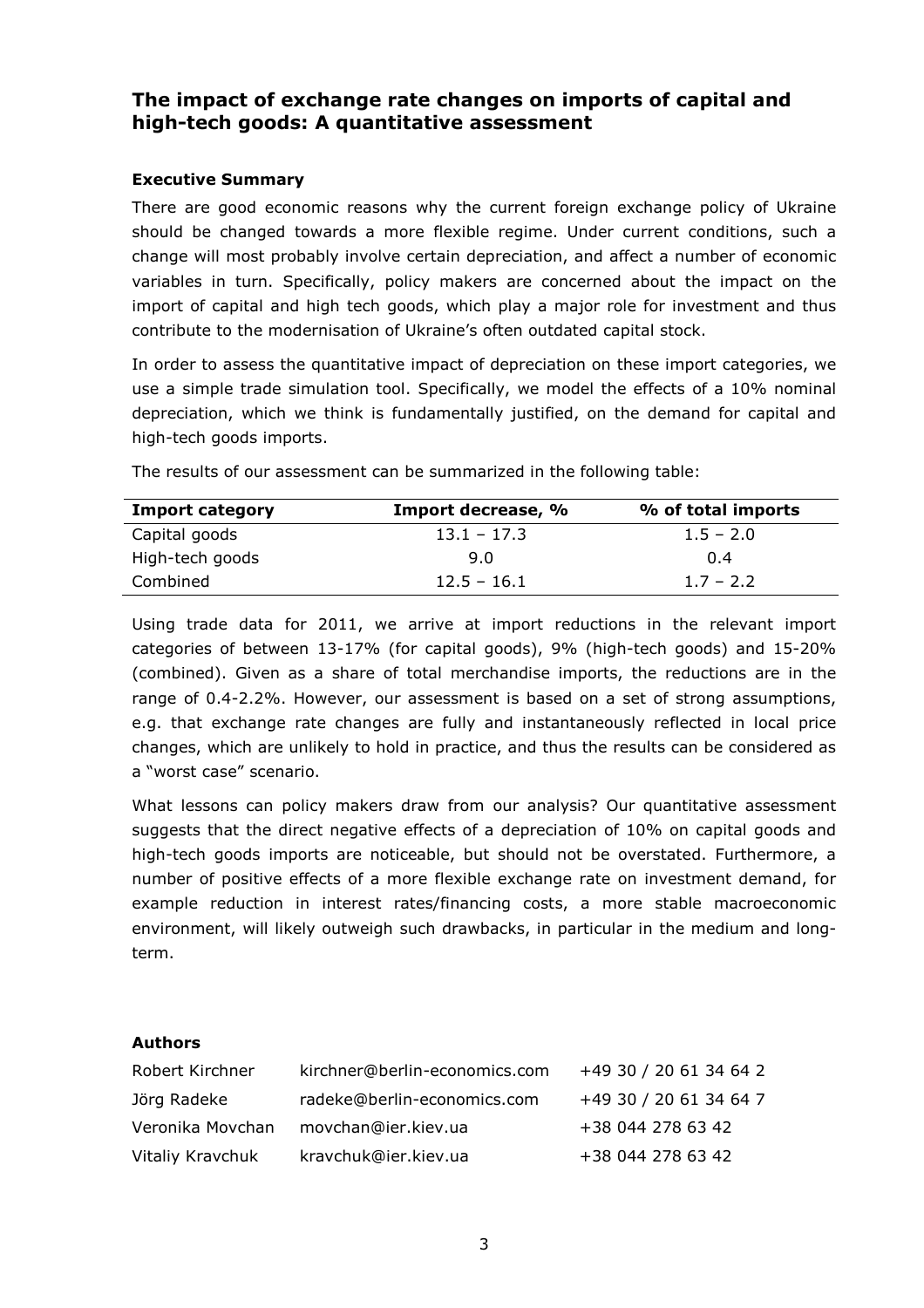## **Contents**

| The Economic Importance of Capital and High-Tech Goods Imports  5<br>2. |     |                                                                          |  |  |
|-------------------------------------------------------------------------|-----|--------------------------------------------------------------------------|--|--|
|                                                                         |     |                                                                          |  |  |
|                                                                         |     |                                                                          |  |  |
| 3.                                                                      |     |                                                                          |  |  |
|                                                                         | 3.1 |                                                                          |  |  |
|                                                                         | 3.2 |                                                                          |  |  |
|                                                                         |     |                                                                          |  |  |
|                                                                         |     |                                                                          |  |  |
|                                                                         |     |                                                                          |  |  |
|                                                                         |     |                                                                          |  |  |
|                                                                         |     | Annex D: Detailed list of high technology products (SITC code Rev. 3) 16 |  |  |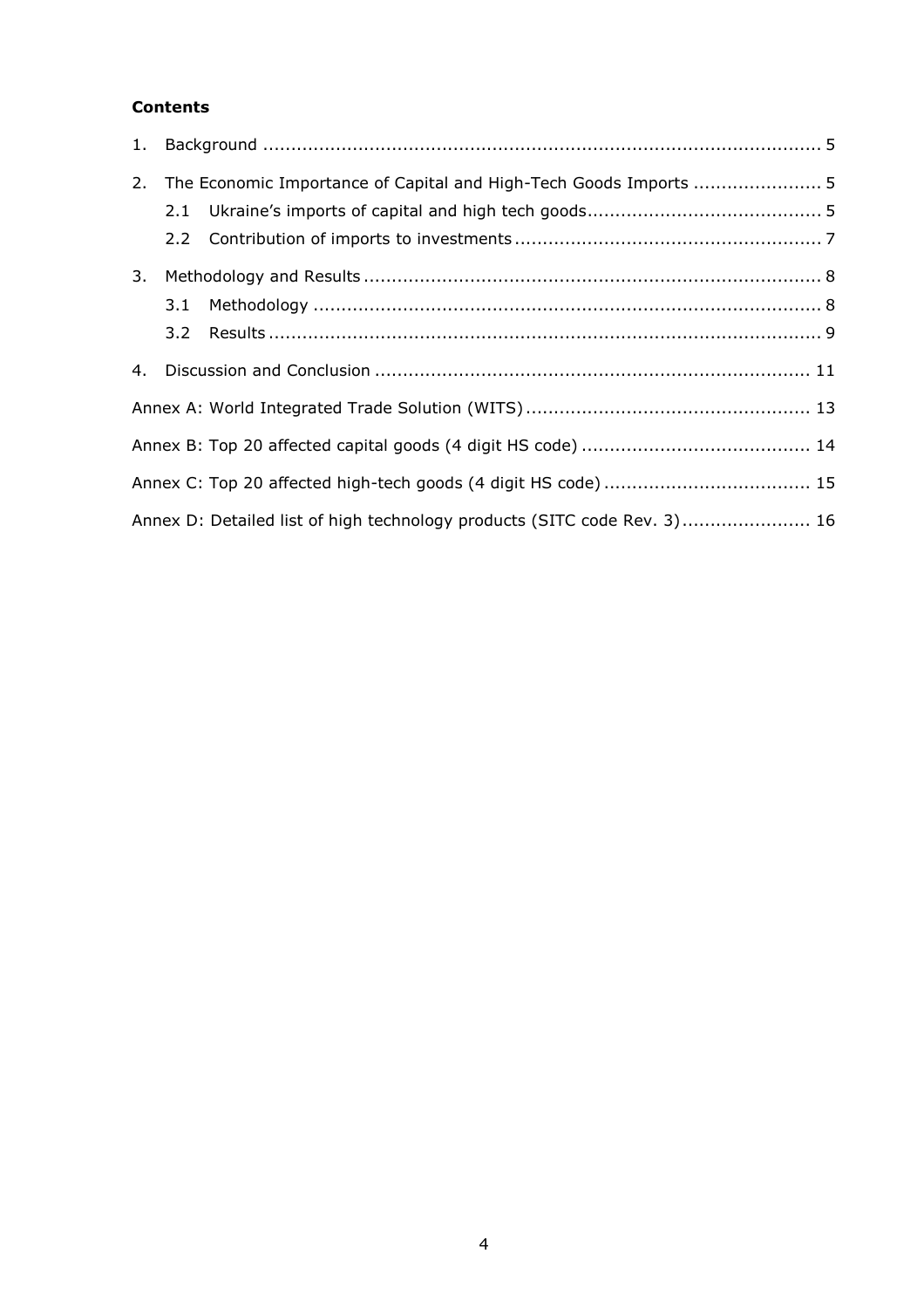## **1. Background**

The exchange rate policy in Ukraine is not sustainable and a change in the system seems inevitable as we argue in our policy paper "Towards a sustainable and growth supportive FX policy in Ukraine<sup>1</sup>". Any such change would involve under current economic conditions a certain depreciation of the hryvnia.

This depreciation would impact the economy through different channels. One particular aspect is the impact on imports, which will become more expensive and thus less affordable. This result should be in general welcome, as it helps to improve the unsustainable external balance of the country. However, the government is right to be concerned about the impact of depreciation on certain categories of imports. A number of import goods are of particular interest in this regard, specifically:

- Capital goods, which are of great importance for the modernisation of Ukraine's often outdated capital stock, and
- High-tech goods, which are characterized by a high research and development (R&D) intensity and which can be considered "critical imports" as they cannot be easily substituted, at least not in the short term.

The purpose of this paper is to provide a quantitative and qualitative assessment of the likely impact of the required depreciation on these two import categories. The paper is structured as follows: In the next chapter we discuss the role of imports of capital and high tech goods to Ukraine's economy given the need to modernize the country's capital stock. Chapter 3 explains the methods and results of our empirical analysis. In chapter 4 we discuss and interpret the results and provide conclusions.

# **2. The Economic Importance of Capital and High-Tech Goods Imports**

## 2.1 Ukraine's imports of capital and high tech goods

As mentioned, in the following assessment, we focus two categories of imported goods: capital goods and high-tech goods.

The classification of *capital goods imports* is based on the UN's Broad Economic Categories (BEC). Capital goods are usually defined by the following product groups:

- BEC 41: Capital goods (except transport equipment)
- BEC 521: Industrial transport equipment

i,

*High-tech good* imports are defined as imports that contain technical products involving a high R&D intensity. Such products can be manufactured by different industries such as aerospace, biotechnology, information technology, telecommunications, and many others. The list is based on an OECD definition and available in Annex D.

Clearly, there exist a number of import goods that can be classified in both categories.

<sup>&</sup>lt;sup>1</sup> http://beratergruppe-ukraine.de/download/Beraterpapiere/2012/PP\_05\_2012\_en.pdf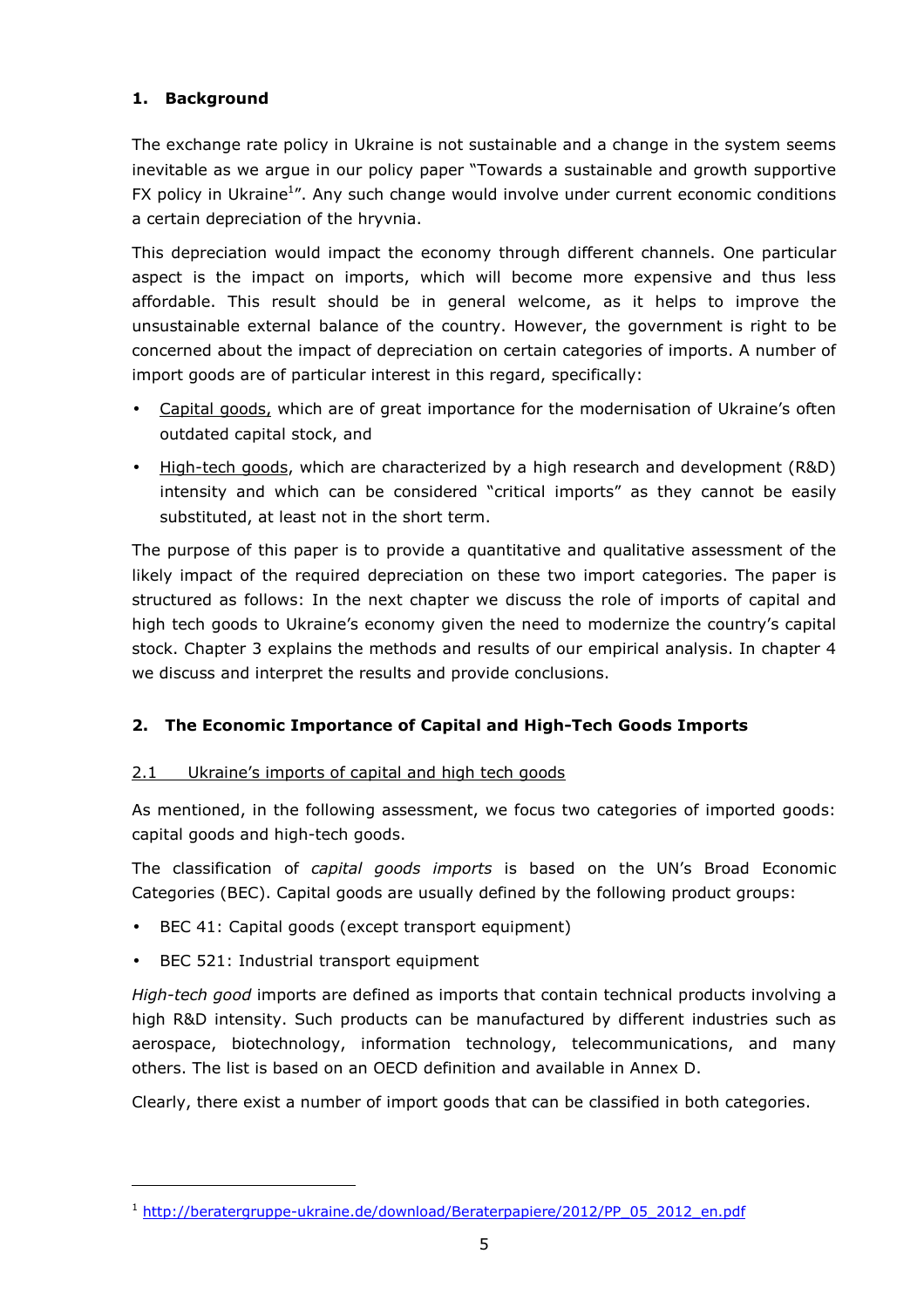Out of total merchandise imports of USD 82.6 bn in 2011, capital goods imports amounted to USD 9.6 bn,<sup>2</sup> i.e. 12% of total merchandise imports. This share is roughly in line with the long-term average share of capital imports in the structure of Ukraine's merchandise imports.

High-tech goods imports into Ukraine in 2011 amounted to USD 3.3 bn, i.e. 4% of total merchandise imports. As mentioned, some goods can be classified as both, capital or high tech goods. This overlap between capital and high-tech goods amounted to USD 1.7 bn or 2% of total merchandise imports in 2011. The combined value of capital and hightech goods imports, after adjusting for double-counting, was USD 11.3 bn.

Capital goods imports tend to grow faster than overall merchandise imports in Ukraine (Figure 1). However, it is also more sensitive to shocks. In two observed periods of crisis – 1998-1999 and 2008-2010 – imports of capital goods dropped more significantly than overall imports, implying higher than average elasticity.

## **Figure 1**

l



Trends in capital goods imports in Ukraine, 1997-2011

*Source: UN ComTrade, authors' estimates* 

Closer look at capital goods imports shows that in 2011 the Top-3 product categories, which constituted about 18% of total capital goods imports, were all machine-building products. Specifically, the top three categories were:

- DC motors, excluding universal AC/DC motors [HS 850134] (7.5% of total imports of capital goods);
- Fuel elements (cartridges), non-irradiated [HS 840130] (6.2%);
- Motor vehicles for transportation of goods [HS 870421] (4.7%).

 $2$  Here and further in the paper, all import values are calculated based on HS 6-digit codes, to which both BEC and SITC codes were mapped. This is done for modeling purposes. Due to the transformation process there some discrepancy with original data in BEC and SITC classification is possible.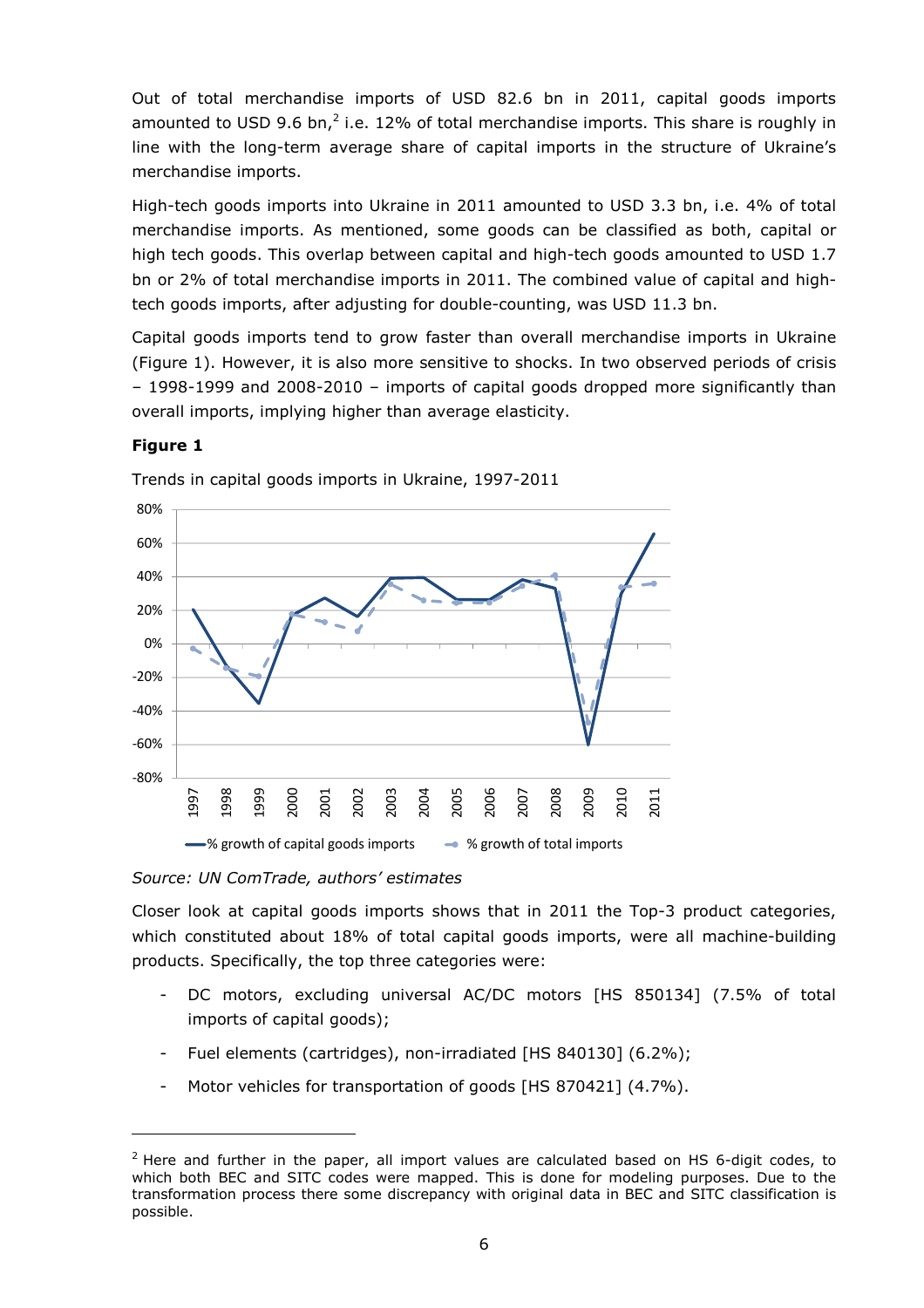Imports of high-tech products have been more concentrated. In 2011, the Top-3 product categories amounted to 32% of total high-tech imports. These categories were:

- Fuel elements (cartridges), non-irradiated [HS 540130] (17.9% of total high-tech imports);
- Polyethylene terephthalate, in primary forms [HS 390760] (8.4%);
- Medicaments containing other antibiotics [HS 300420] (5.7%).

## 2.2 Contribution of imports to investments

Imports play an important role in Ukraine's fixed capital accumulation, in other words, in renovation and modernization of the economy. In 2006-2010, imported goods and services accounted for 37% on average of total gross fixed capital accumulation (Figure 2).

The majority of imported goods and services used for investments in Ukraine are machines and equipment, including transport equipment. It is important to note that unlike capital goods, high-tech goods are not necessarily investment goods but can also be intermediate or consumer goods, i.e. pharmaceutical products.

While two-thirds of the output of Ukraine's machine building industry is exported (about 64% of total output of machine building was exported in 2010), Ukrainian companies prefer to invest in foreign-made machines and equipment. The share of imported machine-building products in total investments into machine-building products was 88% on average in 2006-2010 (Figure 2).

The data also suggest that the sharp devaluation of hryvnia in 2008-2009 did not tip the balance towards domestic machine-building products, indicating a relatively low import substitution for this product category, at least in the short-run.

## **Figure 2**



The share of imports in investments in Ukraine

■ % of imported goods in investments into machines and equipment

*Source: Ukrstat*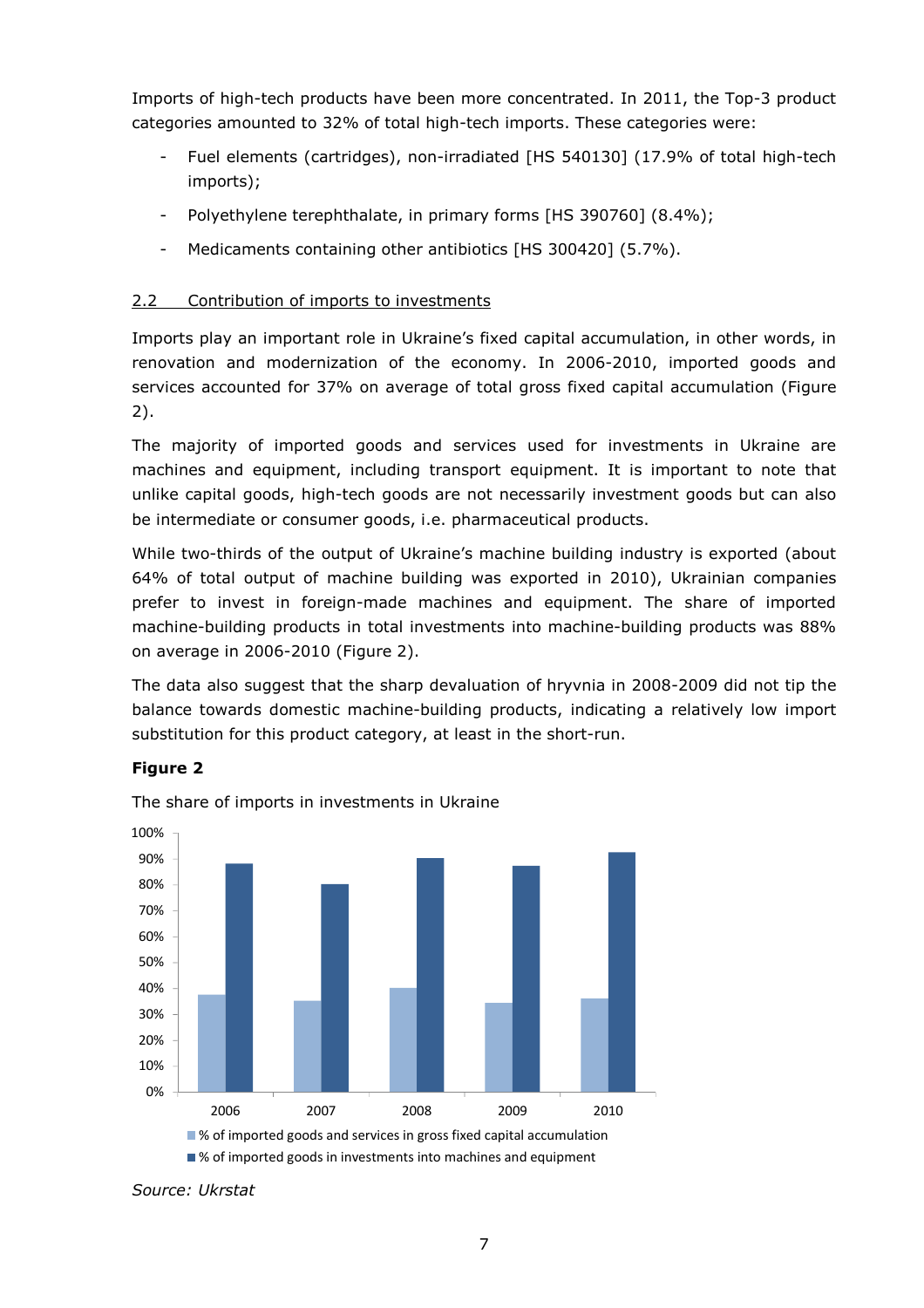#### **3. Methodology and Results**

In this section we present our approach and the result of our modelling exercise. The aim is to estimate how capital goods imports and high tech good import would react to assumed hryvnia depreciation.

## 3.1 Methodology

In our assessment, we distinguish three different variants. In Variant A, we deal with the imports of capital goods, Variant B covers high-tech goods, and Variant C combines both goods categories<sup>3</sup>. The source of all empirical trade data is the World Integrated Trade Solution (WITS) Global Tariff Cuts and Trade Simulator developed by the World Bank<sup>4</sup>.

For the purpose of assessment, we mapped BEC and SITC codes of capital and high-tech goods respectively into HS 6-digit codes.

In our empirical assessment, the following methodology is applied to capital goods (Variant A), high-tech goods (Variant B) and the combined effect (Variant C)

- Step 1: We assume a 10% depreciation of the hryvnia. This is in line with a fundamentally required devaluation as calculated by us in previous research<sup>5</sup> and also in line with research reported by other observers.
- Step 2: We assume that this depreciation translates fully into a 10% price increase of capital goods imports in local currency
- Step 3: For each HS 6-digit product code we obtained the corresponding import demand elasticity for Ukraine. This elasticity tells us approximately by how much import demand decreases if the import price goes up by 1%. The source of these elasticities is the World Integrated Trade Solution (WITS) Global Tariff Cuts and Trade Simulator.<sup>6</sup>
- Step 4: Based on the expected 10% increase in prices we project the expected decrease in imports assuming constant elasticity of demand.<sup>7</sup>
- Step 5: Aggregating the results over all relevant product codes we obtain the (approximate) reduction in total imports in either capital or high-tech goods as

l

 $3$  Adjusted for double-counting, as a number of goods are classified as both capital and high-tech goods

<sup>4</sup> See Annex A for more information

<sup>&</sup>lt;sup>5</sup> See our policy briefing PB/18/2011 "Equilibrium exchange rate in Ukraine: Quantitative assessment and policy implications for 2011/2012" http://beratergruppe-ukraine.de /download/PolicyBriefings/2011/PB\_18\_2011\_eng.pdf

<sup>&</sup>lt;sup>6</sup> This simulator contains empirical calculations of import demand elasticities for a wide range of products (HS 6-digit level) and trading countries, including Ukraine. For the underlying methodology, see Hiau Looi Kee & Alessandro Nicita & Marcelo Olarreaga, 2008. "Import Demand Elasticities and Trade Distortions," The Review of Economics and Statistics, MIT Press, vol. 90(4), pages 666-682, November. They estimated more than than 377,000 import demand elasticities across 117 countries and for 4900 HS 6-digit products

 $<sup>7</sup>$  Constant elasticity means that log of demand changes in proportion to log of prices. We use the</sup> following formula: Trade impact = imports\*(1-exp(-ln(1+depreciation)\*elasticity)). It follows from: ln(imports-trade impact)-ln(imports)=-elasticity\*ln(1+depreciation)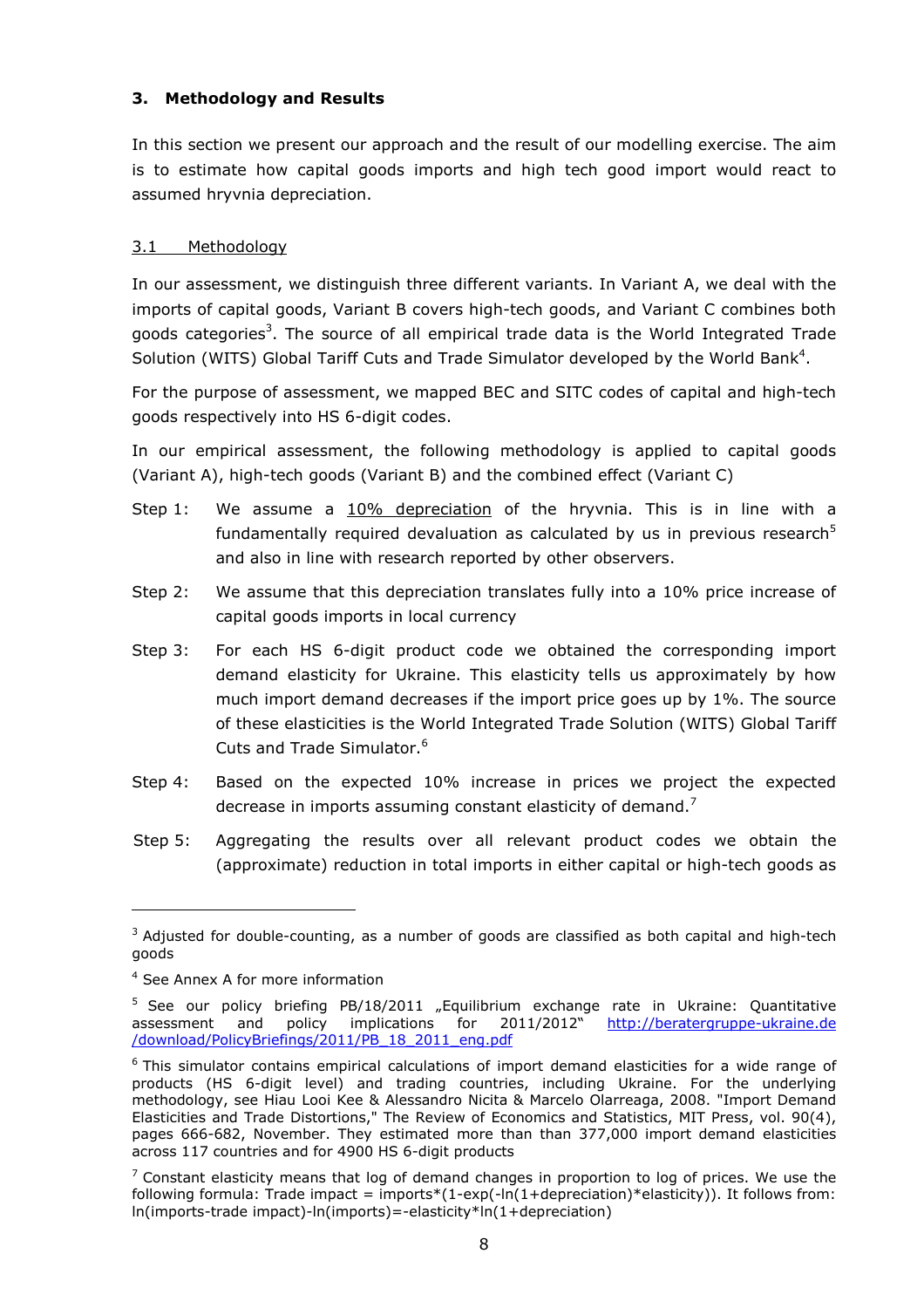well as weighted average elasticity of imports<sup>8</sup> and resulting from a 10% depreciation of the hryvnia.

#### 3.2 Results

## *Variant A: Capital goods*

Following steps 1-5, we can see that a 10% depreciation of the hryvnia would thus decrease capital goods imports by 17.3%, i.e. from USD 9.657 bn to USD 7.990 bn (USD -1.667 bn). Thus, for each one per cent of price increase capital goods imports tend to fall by around 2%.

However, a detailed analysis of the capital goods import product code at the HS 6-digit level of the WITS database reveals a number of implausibly high elasticity values (up to 130!), likely generated by high noise and imperfections in large-scale modelling effort.

Thus, in the following, we decided to refine our analysis regarding import demand elasticities further. We consider an alternative variant where we impose a threshold elasticity value of 5 for every product code whose elasticity is shown as being higher than 5. While this threshold is to some extent arbitrary, it is in line with estimates from economic modelling and removes the impact from outlier elasticity values whose basis is of doubtful origin.

Rerunning our analysis with adjusted elasticity, we see that a 10% depreciation of the hryvnia would decrease capital goods imports by 13.1%, i.e. from USD 9.657 bn to USD 8.390 bn (USD -1.267 bn). This implies weighted average import elasticity of 1.56 – that is, each one per cent price increase would reduce import demand by 1.6%.

#### **Figure 3**

l



Top-5 product groups most affected within capital goods imports<sup>9</sup>

*Source: WITS, own calculations* 

 $8$  Average elasticity is calculated as -ln(1-trade impact/imports)/ln(1+depreciation)

<sup>&</sup>lt;sup>9</sup> In Annex B, we provide a more detailed overview of the Top-20 product groups affected by our analysis.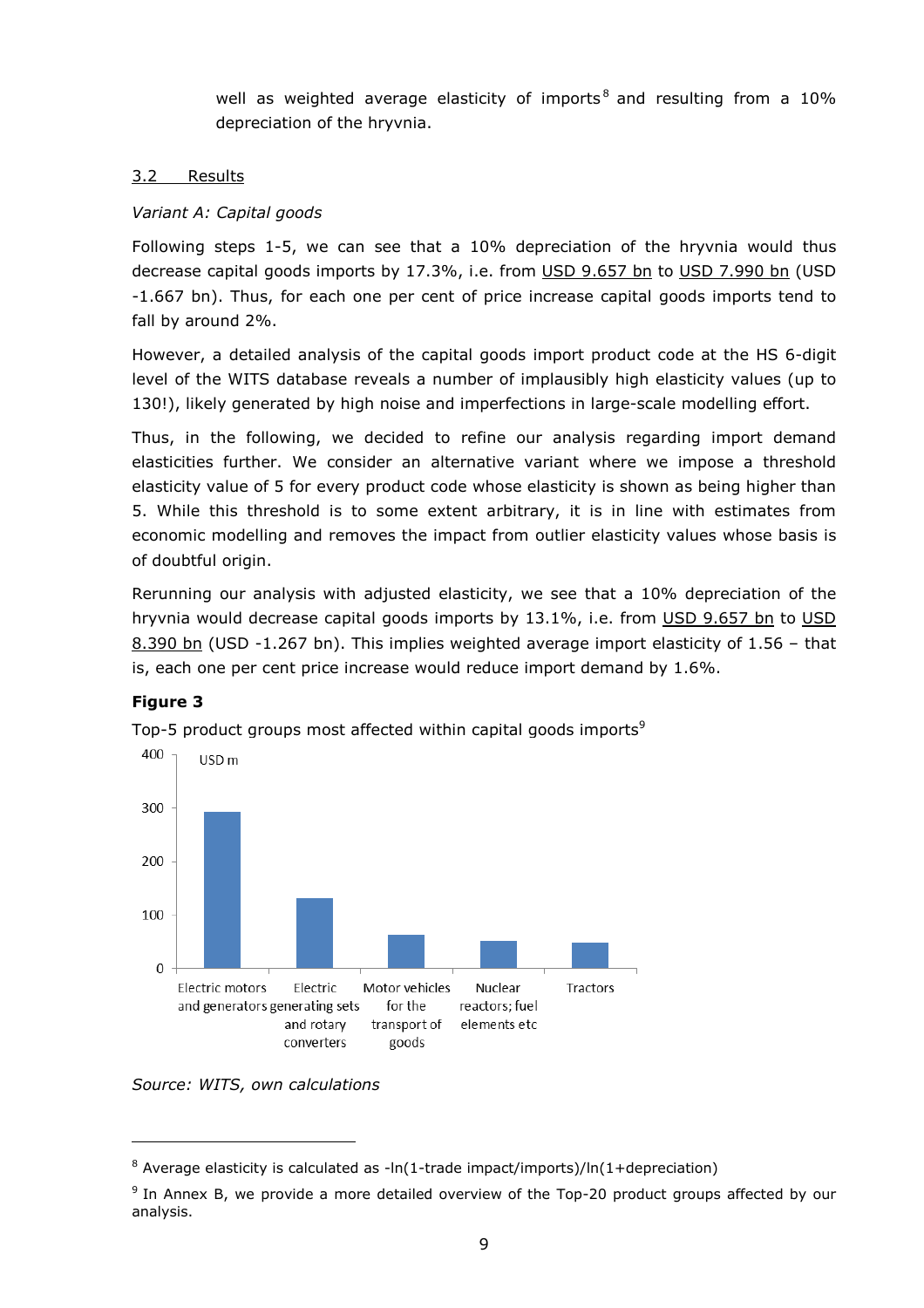A closer examination of our results suggests that the estimated reduction of capital goods imports by around USD 1.3 bn is concentrated in a number of product groups (Figure 3).

Almost half of the decrease in imports (USD 590 m) is concentrated in 5 product groups. Most affected is the import of "electric motors and generators" (USD 293 m), "electric generating sets and rotary converters" (USD 132 m) and "motor vehicles for the transport of goods" (USD 64 m).

## *Variant B: High-tech goods*

Following steps 1-5, we see that a 10% depreciation of the hryvnia would decrease hightech goods imports by 8.82%, i.e. from USD 3.345 bn to USD 3.050 bn (USD -294.9 m). This implies that high tech goods imports would decline by around 1% for each 1% price increase.

If we use elasticities bounded at 5, we obtain almost identical results. A 10% depreciation of the hryvnia would decrease high-tech goods imports by 8.78%, i.e. from USD 3.345 bn to USD 3.051 bn (USD -293.5 m).

The reduction in high-tech goods imports by around USD 294 m is concentrated in a number of product groups, as the following figure shows:

## **Figure 4**

-

TOP-5 product groups most affected within high-tech goods imports<sup>10</sup>



#### *Source: WITS, own calculations*

About three fifths of the decrease in imports (USD 176 m) is concentrated in 5 product groups. Most affected is the import of "nuclear reactors, fuel elements, etc." (USD 52 m), "human blood, animal blood, antisera vaccines, toxins, etc." (USD 50 m) and "medicaments consisting of mixed or unmixed products" (USD 36 m).

 $10$  In Annex C, we provide a more detailed overview of the Top-20 product groups affected by our analysis.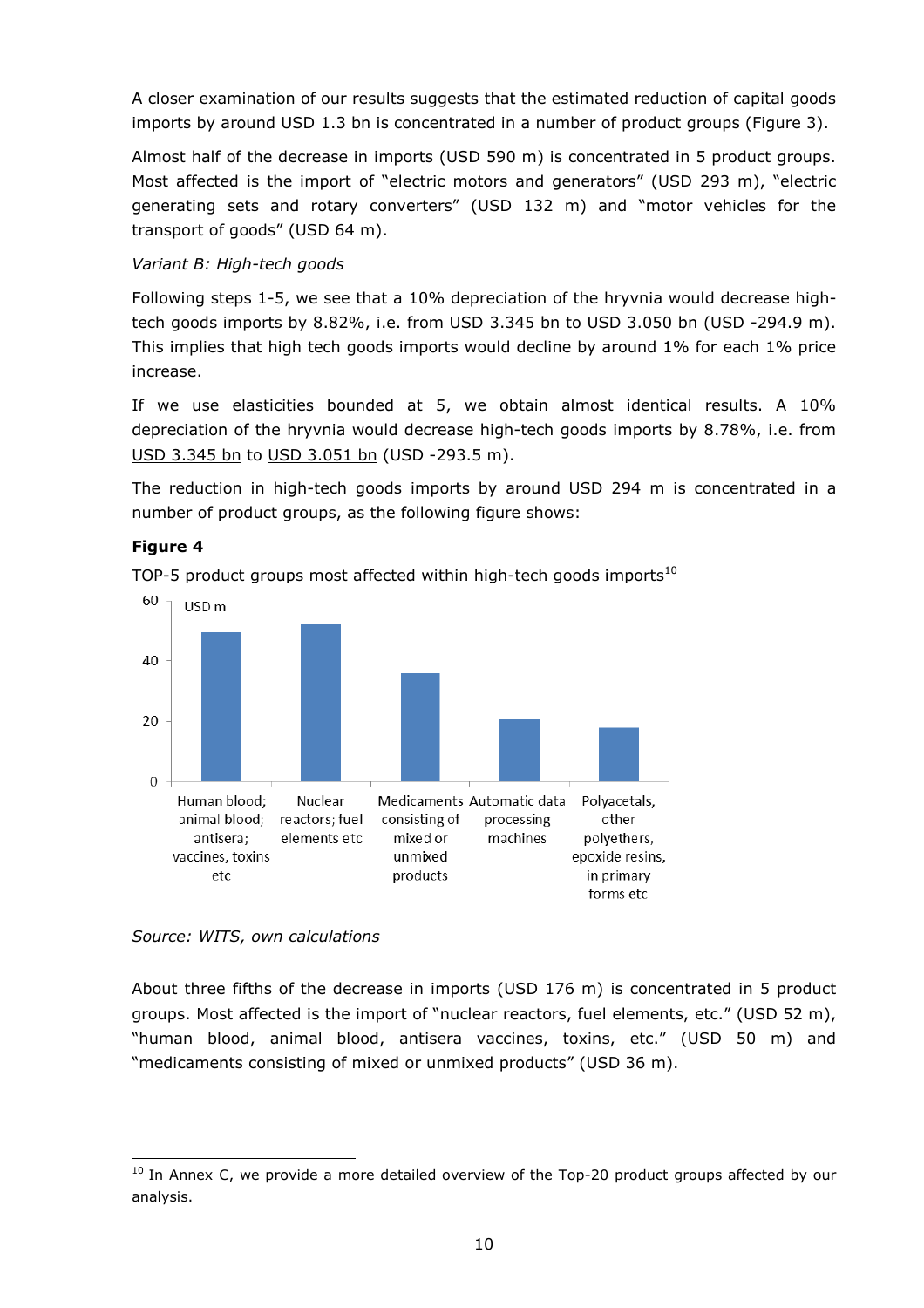#### *Variant C: Combined effect*

For the combined effect, a 10% depreciation of the hryvnia would thus decrease total imports of capital and high-tech goods by 16.1%, i.e. from USD 11.345 bn to USD 9.523 bn (USD -1.822 bn).

By imposing threshold elasticity value of 5 (see Variant A and B) and re-running our analysis, we can see more modest effect. A 10% depreciation of the hryvnia would decrease imports by 12.5%, i.e. from USD 11.345 bn to USD 9.925 bn (USD -1.420 bn) implying a weighted average import elasticity of 1.40.

## **4. Discussion and Conclusion**

-

The purpose of this paper was to provide a quantitative assessment on the impact of a possible depreciation of the hryvnia on imports on capital and high-tech goods.

The combined impact on both capital and high-tech good imports is a decrease between USD 1.420 - 1.822 bn. This constitutes a 12.5-16.1% decline compared to 2011 import level of capital and high-tech goods. In relation to Ukraine's total imports of USD 82.608 bn, however, the impact would only constitute a modest 1.7-2.2% decline.

For capital goods, our results point to a maximum reduction imports by between USD 1.267–1.667 bn depending on the variant. This reduction must be put into perspective. Taking into account the overall size of imports in 2011, the decrease seems not very large, as the reduction would only amount to 1.5-2.0% of total imports. However, if benchmarked against the imports of capital goods, it implies a drop of between 13.1- 17.3%.

Looking at high-tech imports, the import decrease is much smaller in absolute terms, between USD –294-295 m, i.e. 0.4% of total imports. When measured against high-tech imports only, the decrease rises to around 9%.

In order to interpret the results it is worth noting that our estimates are based on a number of strong assumptions. For example, we assume that the effects of depreciation are immediately and fully incorporated into local prices. In reality, however, an exchange rate change is often not fully reflected in price changes. Indeed, several arguments put forward by economists (e.g. "pricing-to-market") suggest that the increase in the local price can differ from the degree of depreciation of the local currency. Prices are thus "sticky", in particular in the short term, which limits any decrease in demand  $^{11}$ . Furthermore, while a depreciation without doubt will make imports more expensive and thus have a negative effect on investments, there are a number of effects resulting from a depreciation that would support investment growth.

First, a depreciation would help to bring the currently very high interest rates (=financing costs) down, which are currently a major drag for investment. This decrease in interest rates will stimulate investment demand over time. A more flexible exchange rate is also a

 $11$  Of course, the actual relationship between exchange rate and price changes needs to be investigated further empirically in the context of Ukraine. Some stylized facts from previous periods of depreciation (e.g. 2008/09) suggest that this correlation is quite high.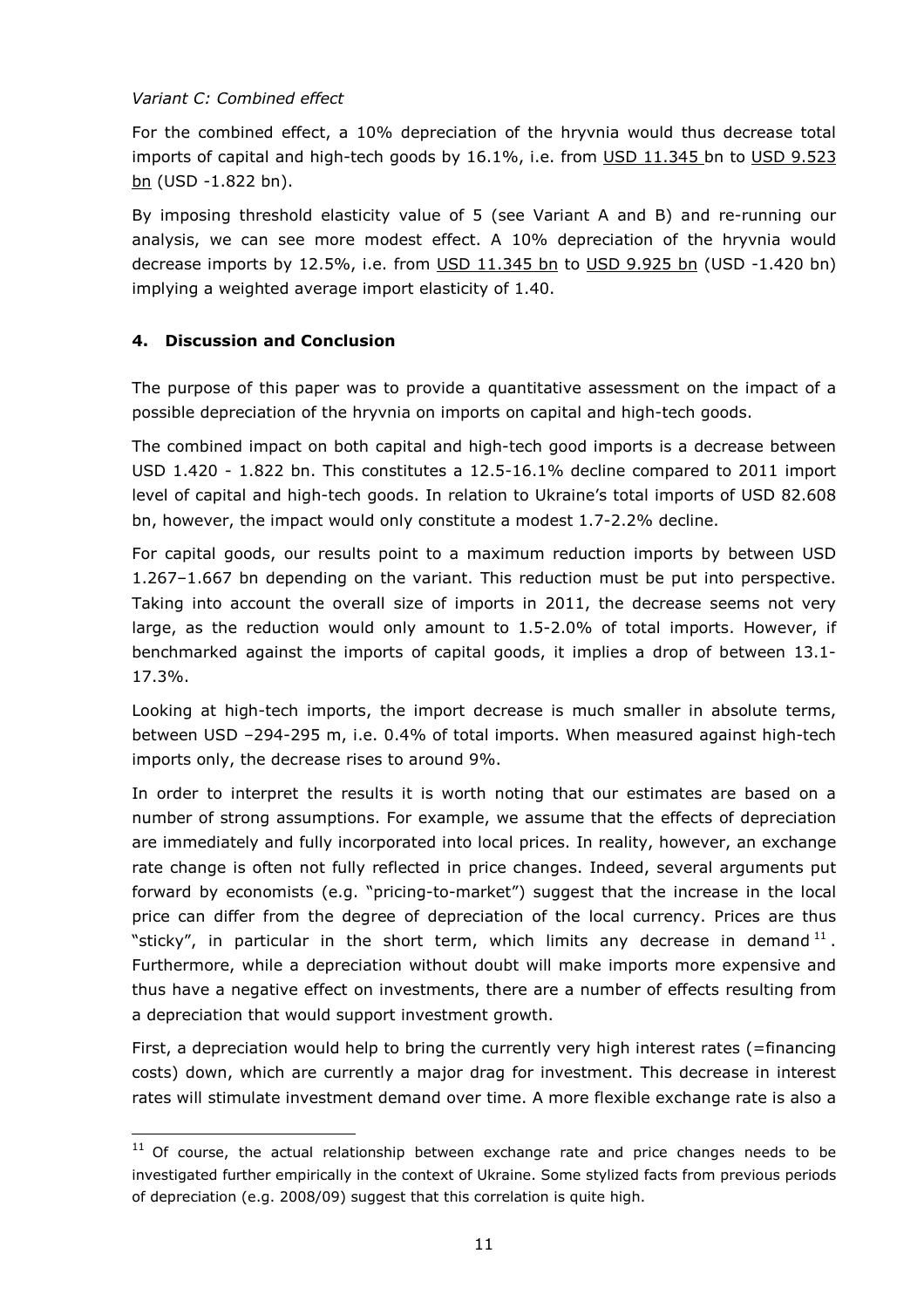cornerstone of a more stable macroeconomic situation. This is a pre-requisite of economic growth, and should also positively influence investment demand. Both arguments (improved financing costs and a better and more stable economic outlook) would also impact capital and high-tech goods imports in a positive manner. Finally, there is also some potential for import substitution (i.e. a shift towards domestic goods as prices of foreign goods go up), but the high share of imports in equipment and machinery over the last 10 years makes it unlikely to be a significant factor.

What lessons can be drawn for policymakers from above discussion? It is in our view safe to say that our results most probably overstate the true impact of depreciation on imports of capital and high tech goods, and should be rather seen as a "worst case". Furthermore, it is easy to identify additional positive effects from a more flexible exchange rate on the demand for investment goods, which will likely over-compensate any negative impact.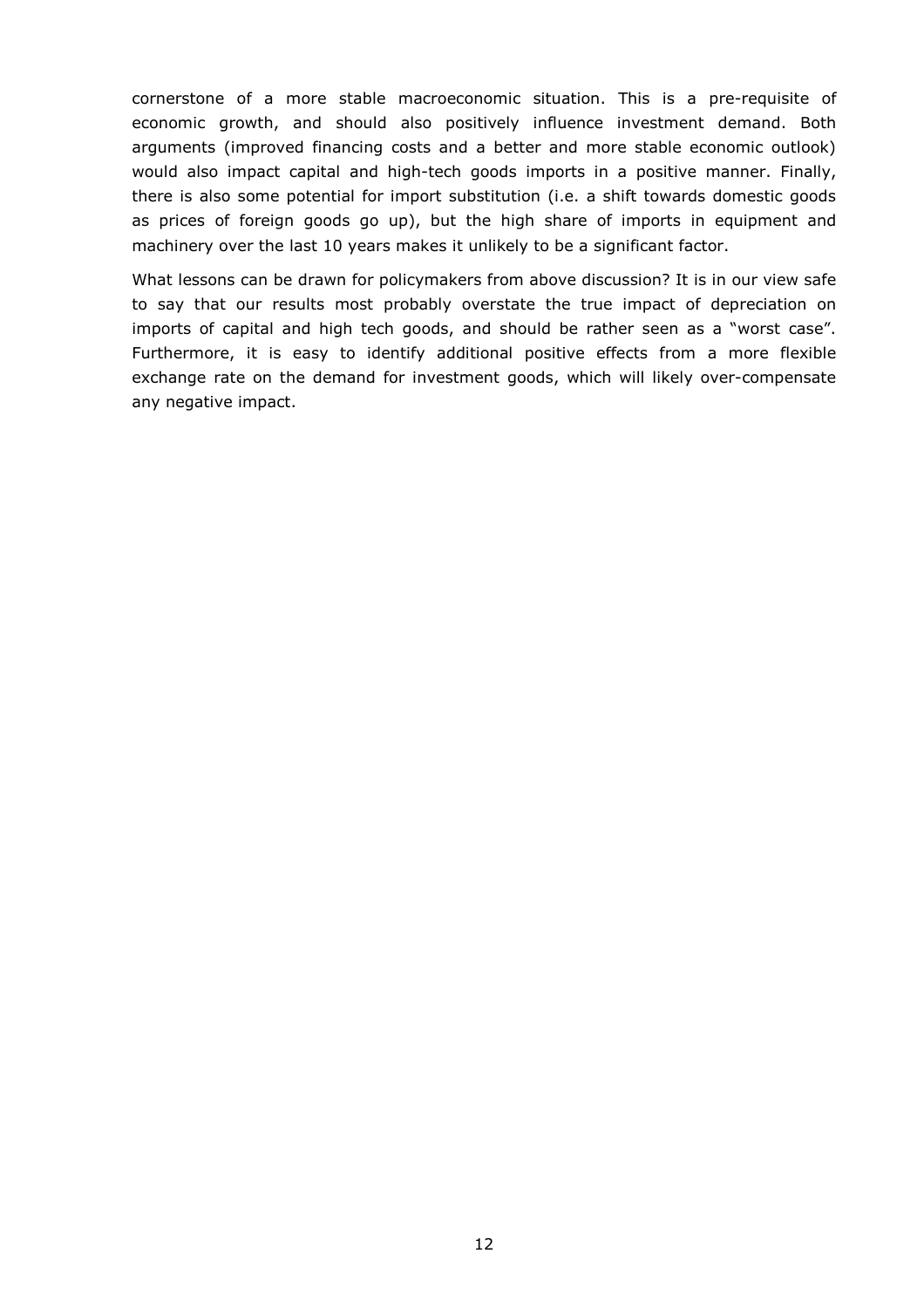#### **Annex A: World Integrated Trade Solution (WITS)**

The World Integrated Trade Solution (WITS) is data consultation and extraction software with simulation capabilities. As such, it can serve as a gateway to global trade and protection statistics and an analytical and simulation tool to estimate consequences of changes in tariff. The WITS was developed by the World Bank in collaboration and consultation with various International Organisations including United Nations Conference on Trade and Development (UNCTAD), International Trade Centre (ITC), United Nations Statistical Division (UNSD) and the World Trade Organisation (WTO). The WITS has access to major international trade, tariffs and non-tariff data compilations: The UN COMTRADE database maintained by the UNSD, the TRAINS maintained by the UNCTAD and the IDB and CTS databases maintained by the WTO.

WITS contains different analytical modules that enable users to extract data, populate it with own data and run simulations. The "SMART" module is an ex-ante partial equilibrium model, measuring the first-round effects of the simulated policy changes. The model is largely used to simulate the impact of trade policy changes, like tariff cuts, preferential trade agreements etc.

For more information: http://wits.worldbank.org/wits/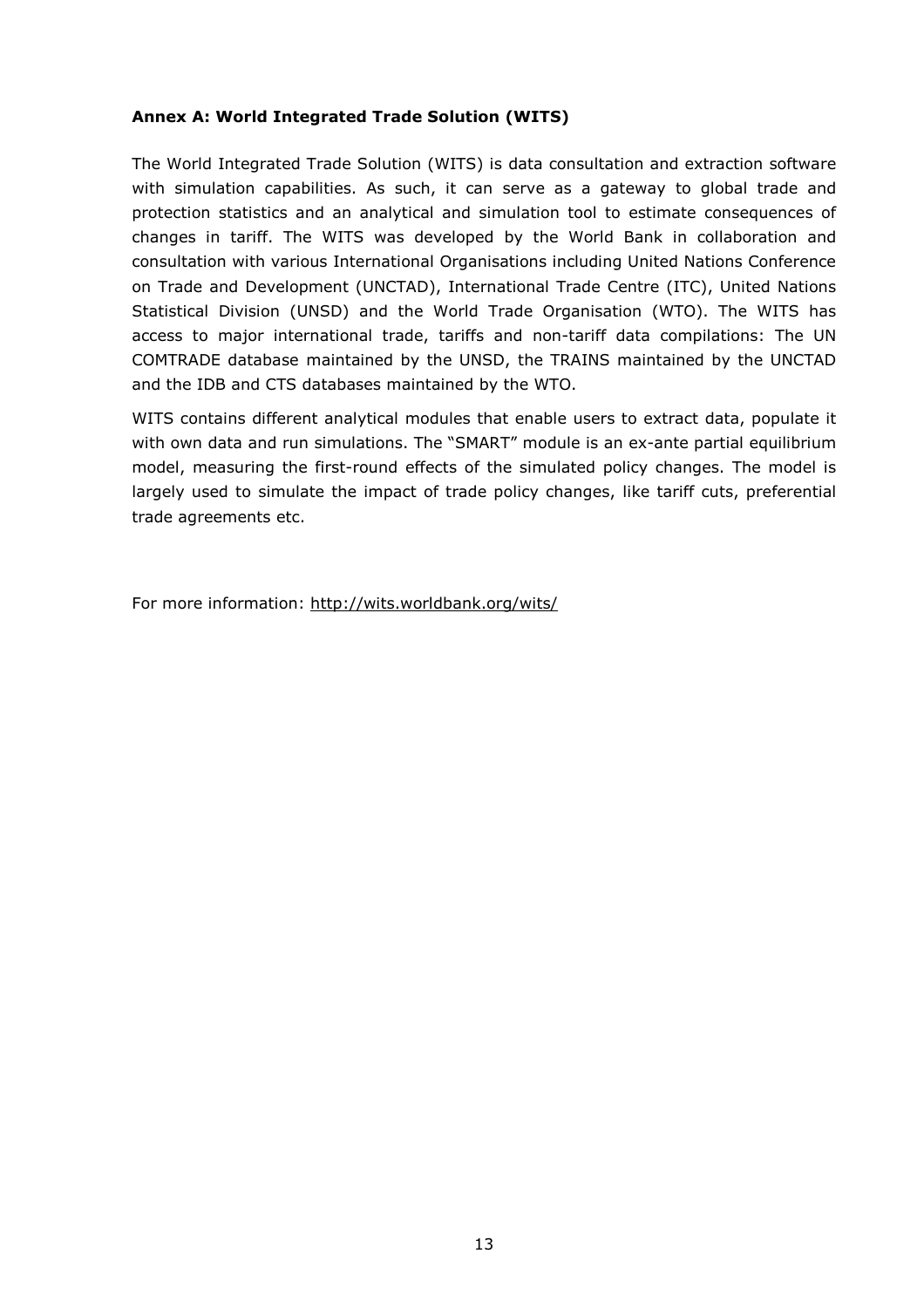| Rank | <b>Product</b><br>code | Name                                                                                                                | <b>Trade before</b><br>devaluation<br>(USD m) | <b>Trade</b><br>effect<br>(USD m) | Change |
|------|------------------------|---------------------------------------------------------------------------------------------------------------------|-----------------------------------------------|-----------------------------------|--------|
| 1    | 8501                   | Electric motors and generators (excluding generating sets)                                                          | 856.3                                         | 293.2                             | $-34%$ |
| 2    | 8502                   | Electric generating sets and rotary converters                                                                      | 416.6                                         | 132.2                             | $-32%$ |
| 3    | 8704                   | Motor vehicles for the transport of goods                                                                           | 64.2                                          | $-8%$                             |        |
| 4    | 8401                   | Nuclear reactors; fuel elements (cartridges), etc.                                                                  | 597.1                                         | 51.6                              | $-9%$  |
| 5    | 8701                   | Tractors                                                                                                            | 559.1                                         | 48.8                              | $-9%$  |
| 6    | 8433                   | Harvesting or threshing machinery, etc.                                                                             | 431.1                                         | 39.0                              | $-9%$  |
| 7    | 8479                   | Machines and mechanical appliances having individual functions                                                      | 318.7                                         | 34.7                              | $-11%$ |
| 8    | 8428                   | Other lifting, handling, loading or unloading machinery                                                             | 254.3                                         | 23.4                              | $-9%$  |
| 9    | 8419                   | Machinery, plant or laboratory equipment, whether or not electrically heated                                        | 180.3                                         | 21.8                              | $-12%$ |
| 10   | 8471                   | Automatic data processing machines and units thereof                                                                | 244.0                                         | 21.1                              | $-9%$  |
| 11   | 8429                   | Self-propelled bulldozers, angledozers, graders, etc.                                                               | 174.6                                         | 20.9                              | $-12%$ |
| 12   | 8415                   | Air conditioning machines                                                                                           | 159.8                                         | 20.7                              | $-13%$ |
| 13   | 9018                   | Instruments and appliances used in medical, surgical, dental or veterinary sciences                                 | 254.9                                         | 19.8                              | $-8%$  |
| 14   | 8716                   | Trailers and semi-trailers; other vehicles, not mechanically propelled                                              | 166.9                                         | 19.1                              | $-11%$ |
| 15   | 8403                   | Central heating boilers other than those of heading 8402                                                            | 58.2                                          | 18.9                              | $-33%$ |
| 16   | 8432                   | Agricultural, horticultural or forestry machinery for soil preparation or cultivation                               | 217.0                                         | 18.9                              | $-9%$  |
| 17   | 8421                   | Centrifuges, including centrifugal dryers; filtering or purifying machinery and apparatus                           | 207.3                                         | 18.8                              | $-9%$  |
| 18   | 8426                   | Ships' derricks; cranes, etc.                                                                                       | 51.8                                          | 17.0                              | $-33%$ |
| 19   | 8474                   | Machinery for sorting, screening, separating, washing, crushing, grinding, mixing or<br>kneading earth, stone, ores | 138.0                                         | 16.6                              | $-12%$ |
| 20   | 8413                   | Pumps for liquids, whether or not fitted with a measuring device; liquid elevators.                                 | 173.3                                         | 15.8                              | -9%    |

# **Annex B: Top 20 affected capital goods (4 digit HS code)**

*Source: WITS, own calculations* 

*Note: Variant with imposed maximum elasticity of 5*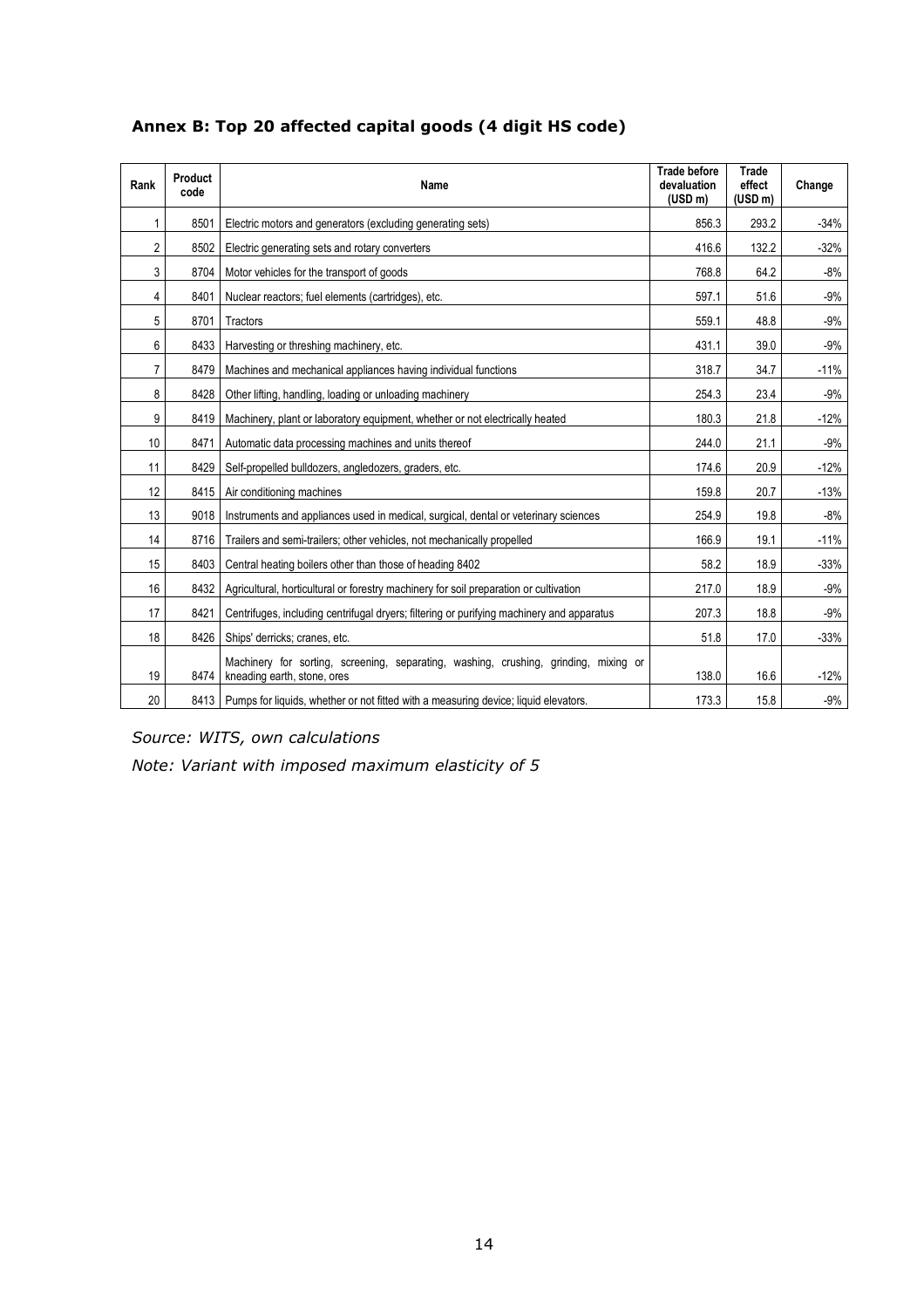| Rank           | Product<br>code | Name                                                                                                                    | <b>Trade before</b><br>devaluation<br>(USD m) | <b>Trade</b><br>effect<br>(USD m) | Change |
|----------------|-----------------|-------------------------------------------------------------------------------------------------------------------------|-----------------------------------------------|-----------------------------------|--------|
| 1              | 8401            | Nuclear reactors; fuel elements (cartridges), etc.                                                                      | 600.4                                         | 51.9                              | $-9%$  |
| $\overline{2}$ | 3002            | Human blood; animal blood; antisera vaccines, toxins, etc.                                                              | 321.0                                         | 49.5                              | $-15%$ |
| 3              | 3004            | Medicaments (excluding goods of heading 30.02, 30.05 or 30.06) consisting of mixed or<br>unmixed products               | 404.5                                         | 36.0                              | $-9%$  |
| 4              | 8471            | Automatic data processing machines                                                                                      | 239.9                                         | 20.7                              | $-9%$  |
| 5              | 3907            | Polyacetals, other polyethers, epoxide resins, etc. in primary forms                                                    | 281.4                                         | 18.0                              | $-6%$  |
| 6              | 9032            | Automatic regulating or controlling instruments and apparatus                                                           | 151.7                                         | 13.0                              | $-9%$  |
| $\overline{7}$ | 9022            | Apparatus based on the use of X-rays or of alpha, beta or gamma radiations                                              | 135.1                                         | 12.6                              | $-9%$  |
| 8              | 8537            | Boards, panels, consoles, desks, cabinets and other bases                                                               | 139.7                                         | 11.5                              | $-8%$  |
| 9              | 9021            | Orthopedic appliances, including crutches, surgical belts and trusses; splints and other<br>fracture appliances         | 77.5                                          | 8.6                               | $-11%$ |
| 10             | 9027            | Instruments and apparatus for physical or chemical analysis                                                             | 66.8                                          | 5.6                               | $-8%$  |
| 11             | 9018            | Instruments and appliances used in medical, surgical, dental or veterinary sciences                                     | 73.3                                          | 5.1                               | $-7%$  |
| 12             | 9026            | Instruments and apparatus for measuring or checking the flow, level, pressure or other<br>variables of liquids or gases | 44.8                                          | 4.1                               | $-9%$  |
| 13             | 8518            | Microphones and stands therefor; loudspeakers, whether or not mounted in their enclosures;<br>headphones and earphones  | 36.2                                          | 4.0                               | $-11%$ |
| 14             | 8411            | Turbo-jets, turbo-propellers and other gas turbines.                                                                    | 61.9                                          | 3.8                               | $-6%$  |
| 15             | 8802            | Other aircraft (for example, helicopters, aeroplanes); spacecraft                                                       | 40.0                                          | 2.9                               | $-7%$  |
| 16             | 8526            | Radar apparatus, radio navigational aid apparatus and radio remote control apparatus.                                   | 33.6                                          | 2.6                               | $-8%$  |
| 17             | 8462            | Machine-tools (including presses) for working metal by forging, hammering or die-stamping;<br>machine-tools             | 53.1                                          | 2.5                               | $-5%$  |
| 18             | 8541            | Diodes, transistors and similar semiconductor devices                                                                   | 27.0                                          | 2.3                               | $-9%$  |
| 19             | 8532            | Electrical capacitors, fixed, variable or adjustable (pre-set)                                                          | 18.5                                          | 2.3                               | $-12%$ |
| 20             | 8412            | Other engines and motors                                                                                                | 60.9                                          | 2.3                               | $-4%$  |

# **Annex C: Top 20 affected high-tech goods (4 digit HS code)**

*Source: WITS, own calculations* 

*Note: Variant with imposed maximum elasticity of 5*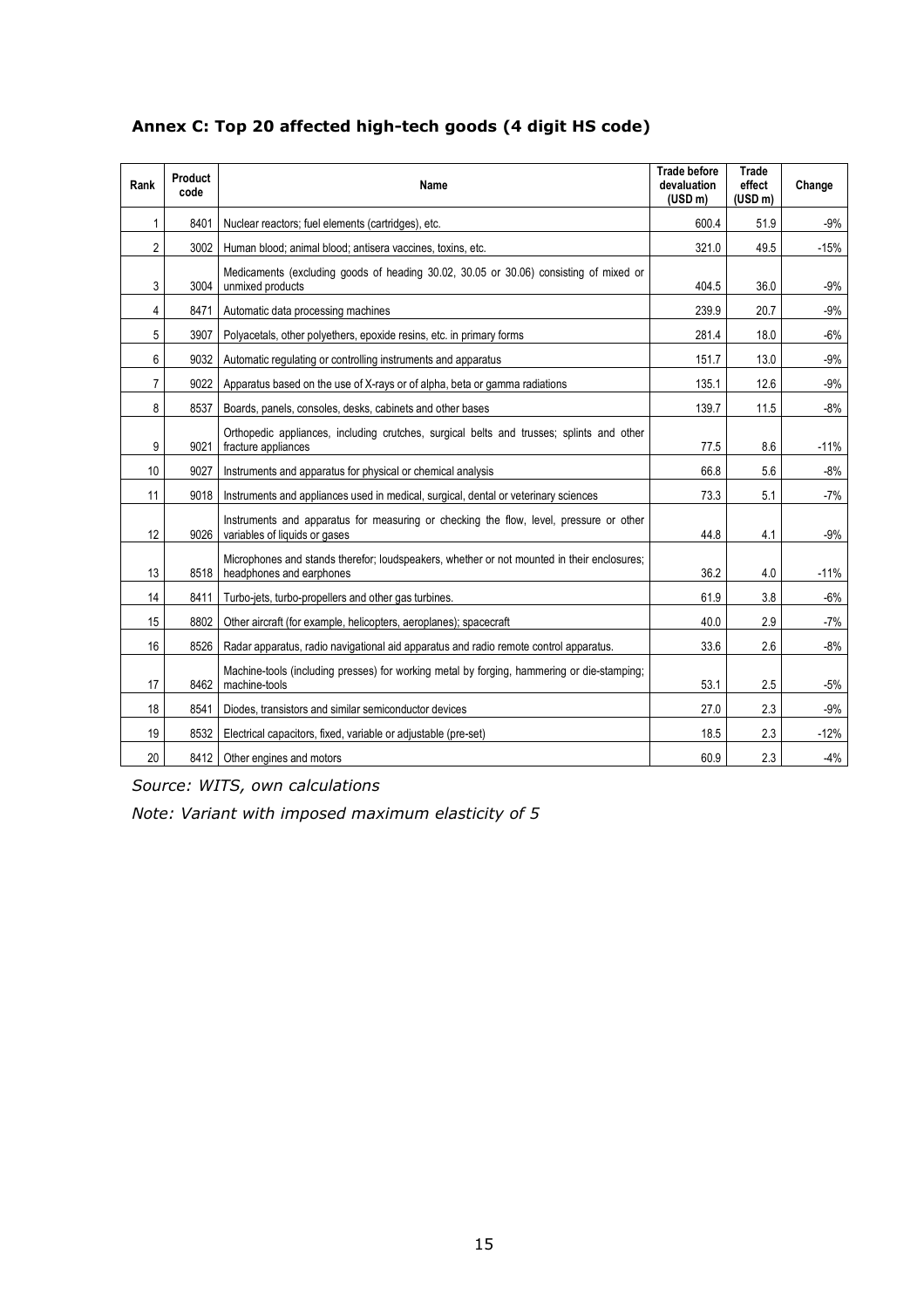| Annex D: Detailed list of high technology products (SITC code Rev. 3) |  |
|-----------------------------------------------------------------------|--|
|-----------------------------------------------------------------------|--|

| Aerospace                                                                                                                                                                                                       | Computers-<br><b>Office</b><br>machines                                                          | Electronics-<br>Telecommunications                                                                                                                                                                                                                                                                                                                                    | Pharmacy                                                                                                                                                                                  | <b>Scientific</b><br>instruments                                                                                                                                                                                                                                                                                                                                                                                                                | Electrical<br>machinery                                                                | Nonelectrical<br>machinery                                                                                                                                                                                                                      | Chemistry                                                                                                                                                                                                                                                                     | Armament                                                                                                                                      |
|-----------------------------------------------------------------------------------------------------------------------------------------------------------------------------------------------------------------|--------------------------------------------------------------------------------------------------|-----------------------------------------------------------------------------------------------------------------------------------------------------------------------------------------------------------------------------------------------------------------------------------------------------------------------------------------------------------------------|-------------------------------------------------------------------------------------------------------------------------------------------------------------------------------------------|-------------------------------------------------------------------------------------------------------------------------------------------------------------------------------------------------------------------------------------------------------------------------------------------------------------------------------------------------------------------------------------------------------------------------------------------------|----------------------------------------------------------------------------------------|-------------------------------------------------------------------------------------------------------------------------------------------------------------------------------------------------------------------------------------------------|-------------------------------------------------------------------------------------------------------------------------------------------------------------------------------------------------------------------------------------------------------------------------------|-----------------------------------------------------------------------------------------------------------------------------------------------|
| 71408*<br>71441<br>71449<br>71481<br>71491<br>79208*<br>79211<br>79215<br>79220<br>79230<br>79240<br>79250<br>79291<br>79293<br>87411                                                                           | 75113<br>75131<br>75132<br>75134<br>75208*<br>75210<br>75220<br>75230<br>75260<br>75270<br>75997 | 76381<br>76383<br>76408*<br>76411<br>76413<br>76415<br>76417<br>76419<br>76421<br>76422<br>76423<br>76424<br>76425<br>76426<br>76431<br>76432<br>76481<br>76482<br>76483<br>76491<br>76492<br>77220<br>77261<br>77318<br>77625<br>77627<br>77631<br>77632<br>77633<br>77635<br>77637<br>77639<br>77641<br>77643<br>77645<br>77649<br>77681<br>77688<br>77689<br>89879 | 54131<br>54132<br>54133<br>54139<br>54151<br>54152<br>54153<br>54159<br>54161<br>54162<br>54163<br>54164<br>54211<br>54212<br>54213<br>54219<br>54221<br>54222<br>54223<br>54224<br>54229 | 77408*<br>77411<br>77412<br>77413<br>77421<br>77422<br>77423<br>77429<br>87108*<br>87111<br>87115<br>87119<br>87131<br>87139<br>87141<br>87143<br>87145<br>87149<br>87191<br>87192<br>87193<br>87199<br>87211<br>87407<br>87408*<br>87412<br>87413<br>87414<br>87431<br>87435<br>87437<br>87439<br>87441<br>87442<br>87443<br>87444<br>87445<br>87446<br>87449<br>87451<br>87452<br>87453<br>87454<br>87455<br>87456<br>87461<br>87463<br>87465 | 77862<br>77863<br>77864<br>77865<br>77867<br>77868<br>77871<br>77878<br>77879<br>77884 | 71489<br>71499<br>71871<br>71877<br>71878<br>72847<br>73111<br>73112<br>73113<br>73114<br>73131<br>73135<br>73153<br>73161<br>73163<br>73164<br>73165<br>73312<br>73314<br>73316<br>73591<br>73595<br>73733<br>73735<br>73142<br>73144<br>73151 | 52222<br>52223<br>52229<br>52269<br>52508*<br>52511<br>52513<br>52515<br>52517<br>52519<br>52591<br>52595<br>53108*<br>53111<br>53112<br>53113<br>53114<br>53115<br>53116<br>53117<br>53119<br>53121<br>53122<br>57433<br>59108*<br>59110<br>59120<br>59130<br>59141<br>59149 | 89108*<br>89111<br>89112<br>89113<br>89114<br>89121<br>89122<br>89123<br>89124<br>89129<br>89131<br>89139<br>89191<br>89193<br>89195<br>89199 |
| *: The codes ending with "08" are used in case of<br>confidential trade (no data available).<br>Example: The code "71408" corresponds to confidential<br>trade of products belonging to the SITC section "714". |                                                                                                  |                                                                                                                                                                                                                                                                                                                                                                       | 87469<br>87471<br>87473<br>87475<br>87477<br>87478<br>87479<br>87490<br>88111<br>88121<br>88411<br>88419<br>89961<br>89963<br>89966<br>89967                                              |                                                                                                                                                                                                                                                                                                                                                                                                                                                 |                                                                                        |                                                                                                                                                                                                                                                 |                                                                                                                                                                                                                                                                               |                                                                                                                                               |

*Source: Eurostat, http://epp.eurostat.ec.europa.eu/cache/ITY\_SDDS/Annexes/htec\_esms\_an4.pdf*